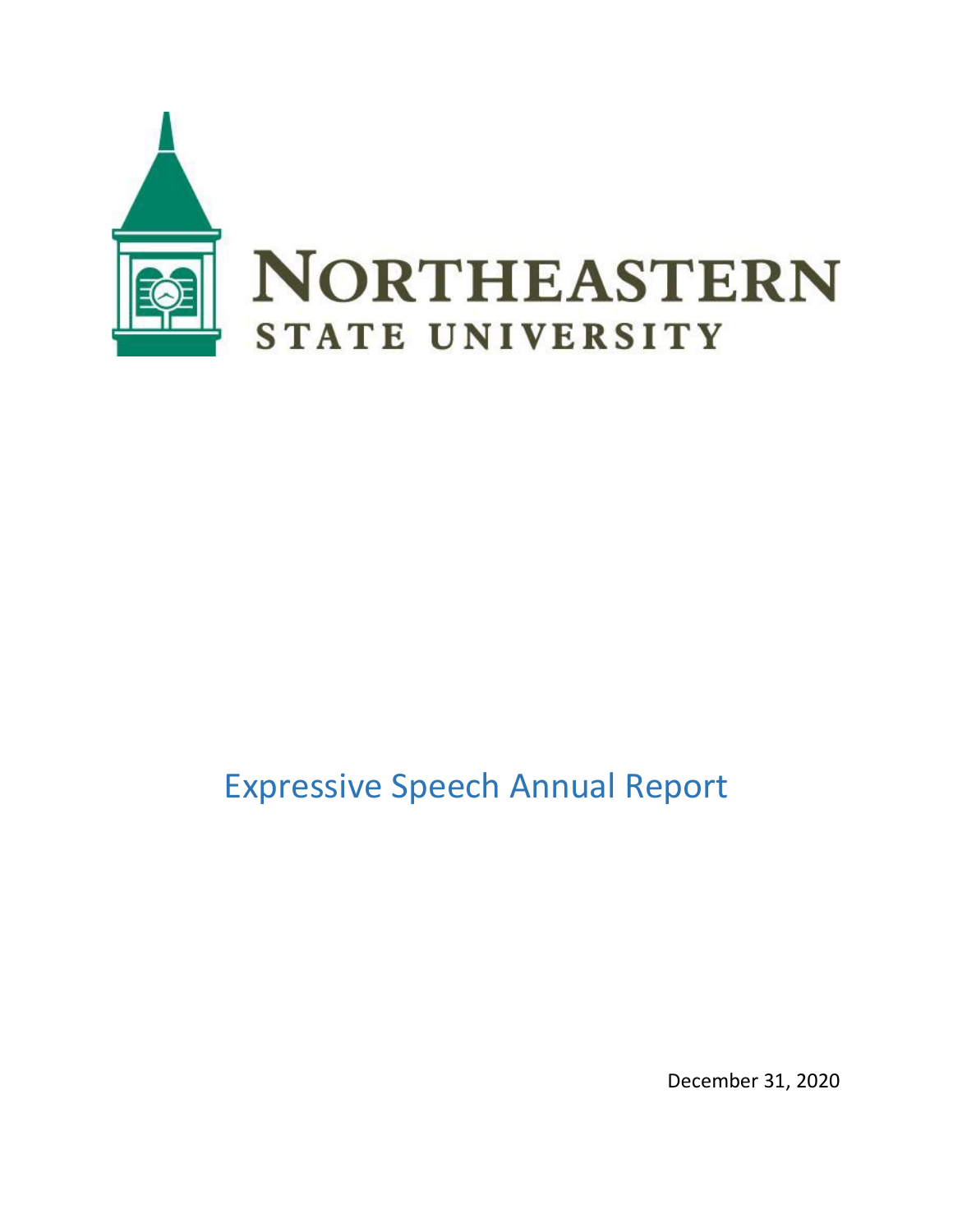Pursuant to 70 O.S. §2120, Northeastern State University submits the following to demonstrate its course of action for compliance with the requirements of this statute.

## Campus Expression Policy

The Northeastern State University's freedom of speech policy can be found here: [Northeastern State](https://policies.nsuok.edu/GeneralCounsel/FreedomofSpeech(ExpressiveActivities).aspx)  [University Freedom of Speech Policy](https://policies.nsuok.edu/GeneralCounsel/FreedomofSpeech(ExpressiveActivities).aspx)

## Professional Development for Students and Employees

Northeastern State University communicates policy and expectations to students and employees through educational programming provided to the faculty, staff, and students, as well as publication of policies in their respective handbooks and on the university's website. The university may also choose to communicate new policy and/or updates through electronic communication. Professional development materials include a summary sheet of general education points and an information postcard for the campus community and the public.

## Copy of Professional Development Training Information Sheet

The following professional development information was provided to the campus community via meetings with faculty, staff, and students. The information is also located in the University Center, Office of Auxiliary Services.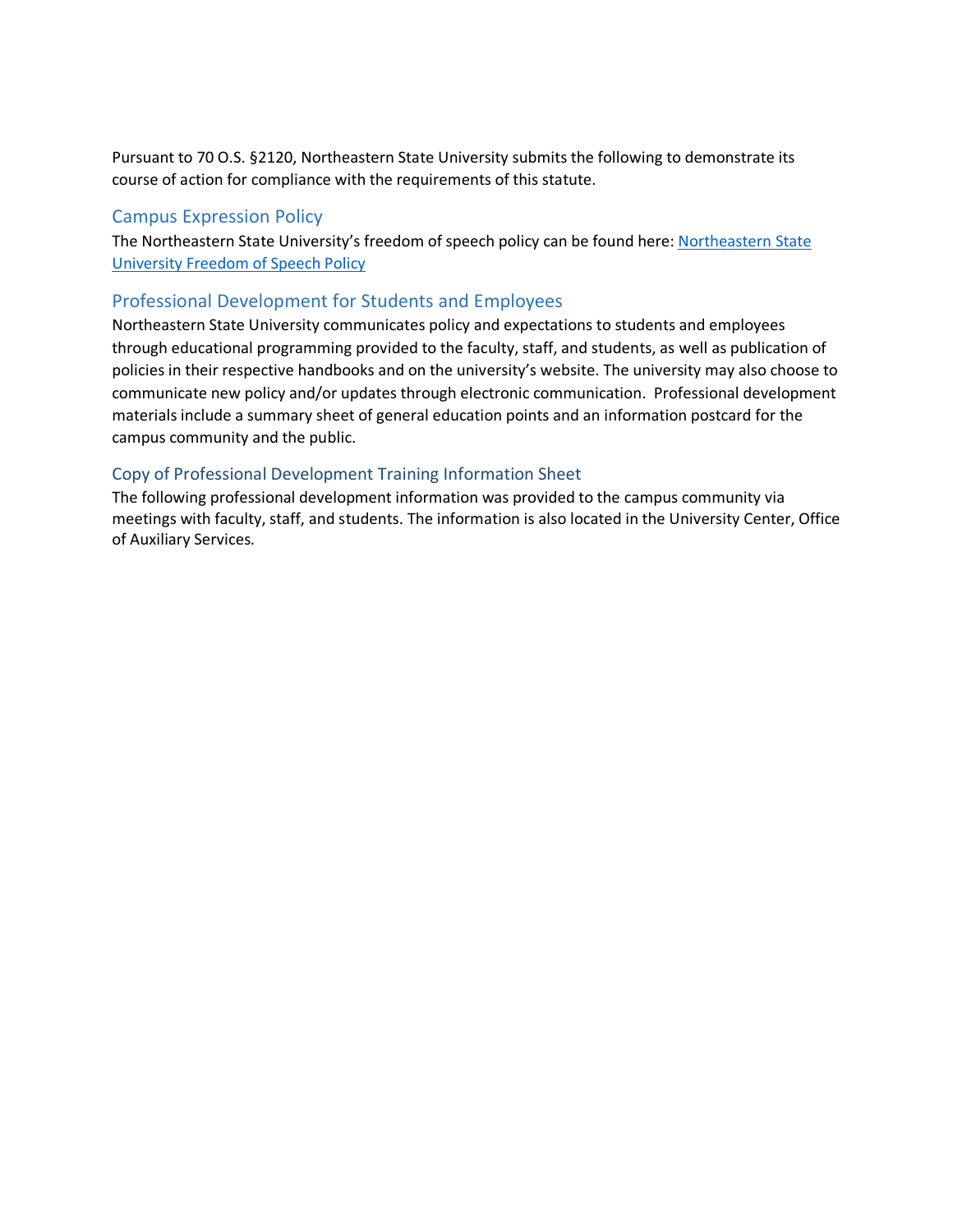## Copy of Visitor Information Card



## The fine print...

NSU encourages the free exchange of ideas. The university will protect the rights of freedom of speech, expression, petition and peaceful assembly as set forth in the U.S. Constitution. NSU maintains its right to regulate reasonable time, place and manner restrictions concerning acts of expression and dissent.

NSU does not have "free speech zones"; all outdoor areas are open for use as public forums, when reserved by students or non-students and as long as the said area is not reserved by another member of the campus community for an event or activity.

Those who choose to observe and/or listen to expressive activities, bear the responsibility of recognizing and honoring the right of free speech, including the choice to walk away from or to not engage with participants in any said activity. Any acts that are disruptive to the normal operations of the university, including classes and university business, or that invade the rights of others will not be tolerated.

### **OUR MISSION**

We empower students, faculty, staff and the community to reach their full intellectual and human potential by creating and expanding a culture of learning, discovery and diversity.

## **OUR VISION**

Northeastern State University shapes the future of its region as the educational partner of choice, setting a standard of excellence by serving the intellectual, cultural, social and economic needs of the University's diverse communities.

## **OUR VALUES**

Integrity Collaboration Creativity Leadership **Excellence** Communication Diversity